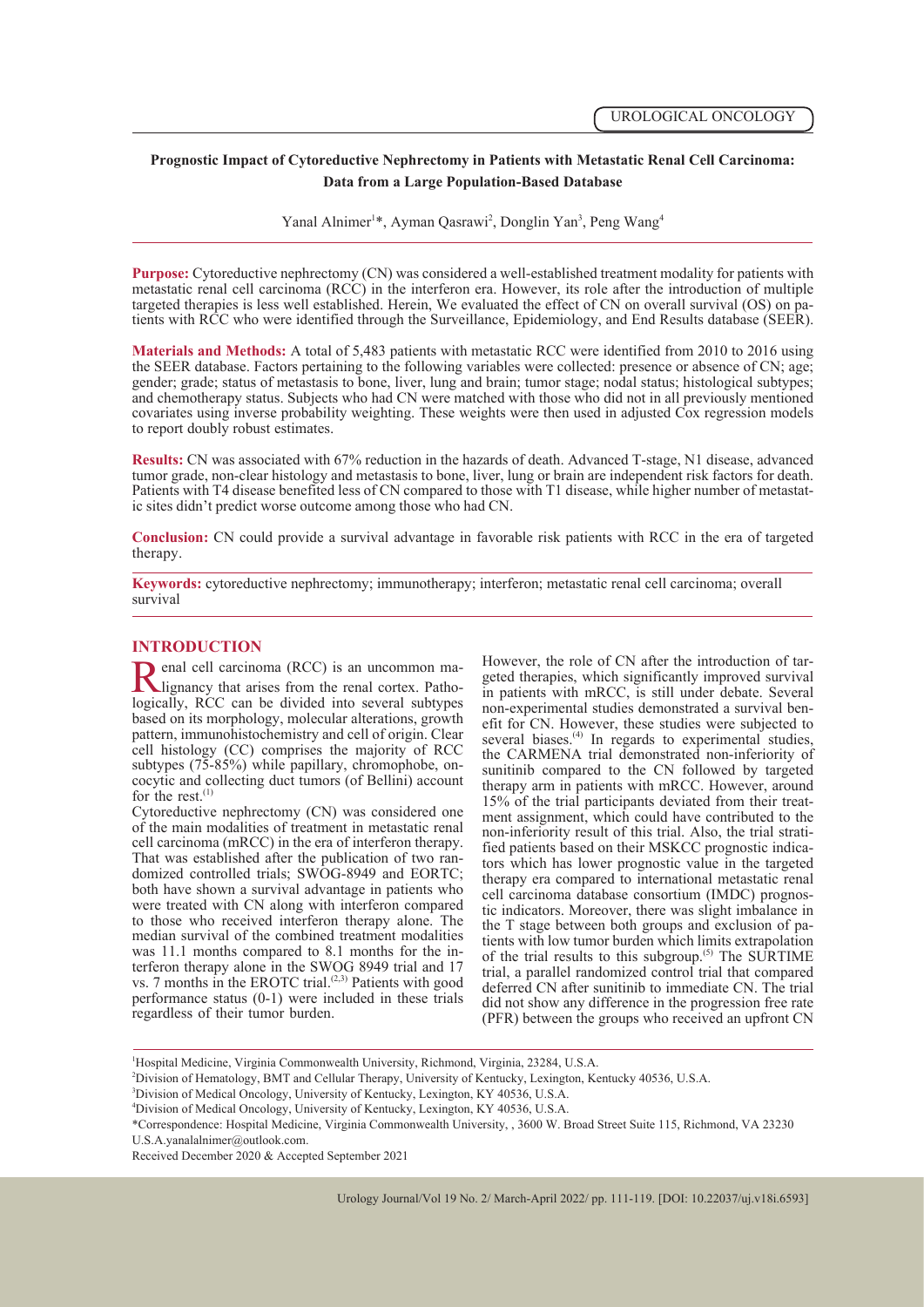|                               | CN (Partial or total nephrectomy) (median, IQR, Proportions) | No surgery) (median, IOR, Proportions) |  |  |  |
|-------------------------------|--------------------------------------------------------------|----------------------------------------|--|--|--|
| N                             | 2991 (55%) 2492 (45%)                                        |                                        |  |  |  |
| Median age (95% CI)<br>Gender | 60 (20-85) years                                             | 64 (18-85) years                       |  |  |  |
| Male                          | 2115 (71%)                                                   | 1753 (70%)                             |  |  |  |
| Female                        | 876 (29%)<br>739 (30%)                                       |                                        |  |  |  |
| Number of metastatic sites    |                                                              |                                        |  |  |  |
| $\boldsymbol{0}$              | 199 (8%)                                                     | 549 (18%)                              |  |  |  |
| 1                             | 1172 (47%)                                                   | 1872 (62%)                             |  |  |  |
| $\overline{c}$                | 785 (32%)                                                    | 505 (17%)                              |  |  |  |
| 3                             | 282 (11%)                                                    | 88 (3%)                                |  |  |  |
| $\overline{4}$                | 38(2%)                                                       | $7(0.2\%)$                             |  |  |  |
| Given chemotherapy            |                                                              |                                        |  |  |  |
| Yes                           | 1596 (53%)                                                   | 1477 (59%)                             |  |  |  |
| N <sub>o</sub>                | 1395 (47%)                                                   | 1015(41%)                              |  |  |  |
| Histology                     |                                                              |                                        |  |  |  |
| Clear cell                    | 2436 (81%)                                                   | 1909 (77%)                             |  |  |  |
| Non-clear cell                | 555 (19%)                                                    | 583 (23%)                              |  |  |  |
| Grade                         |                                                              |                                        |  |  |  |
| Grade I / II                  | 528 (18%)                                                    | 312 (13%)                              |  |  |  |
| Grade III / IV                | 2099 (70%)                                                   | 378 (15%)                              |  |  |  |
| Unknown                       | 364 (13%)                                                    | 1802 (72%)                             |  |  |  |
| T stage                       |                                                              |                                        |  |  |  |
| T <sub>0</sub>                | $0(0\%)$                                                     | 33 $(1%)$                              |  |  |  |
| T1/2                          | 658 (22%)                                                    | 869 (33%)                              |  |  |  |
| T <sub>3</sub>                | 1518 (50%)                                                   | 432 (17%)                              |  |  |  |
| T <sub>4</sub>                | 282 (10%)                                                    | $300(12\%)$                            |  |  |  |
| <b>TX</b>                     | $20(1\%)$                                                    | 483 (12%)                              |  |  |  |
| Unknown                       | 513 (17%)                                                    | 408 $(16%)$                            |  |  |  |
| Nodal positivity              |                                                              |                                        |  |  |  |
| Yes                           | 631(21%)                                                     | 692 (28%)                              |  |  |  |
| N <sub>o</sub>                | 1758 (59%)                                                   | 1075 (43%)                             |  |  |  |
| Unknown                       | 602 (20%)                                                    | 725 (29%)                              |  |  |  |

**Table 1.** Baseline characteristics for patients according to their cytoreductive nephrectomy (CN) status

followed by sunitinib compared to the one who deferred CN after sunitinib, but there was a statistically OS advantage in the deferred CN  $arm<sup>(6)</sup>$ . The trial concluded that deferral of CN would help in identifying subjects with resistance to targeted therapy who are unlikely to benefit from CN. Nonetheless, the trial was limited by poor accrual rate; imbalance between the two arms

in the proportion of subjects with three or more poor surgical risk factors and locally advanced disease; and early trial termination which could have biased the result estimate away from the null. In another study using the IMDC, data from 1658 subjects with mRCC were retrospectively analyzed. The trial demonstrated 40% reduction in the hazard of death in mRCC patients who



**Figure 1.** Weighted Kaplan Meier curves for the group who had CN and for those who didn't.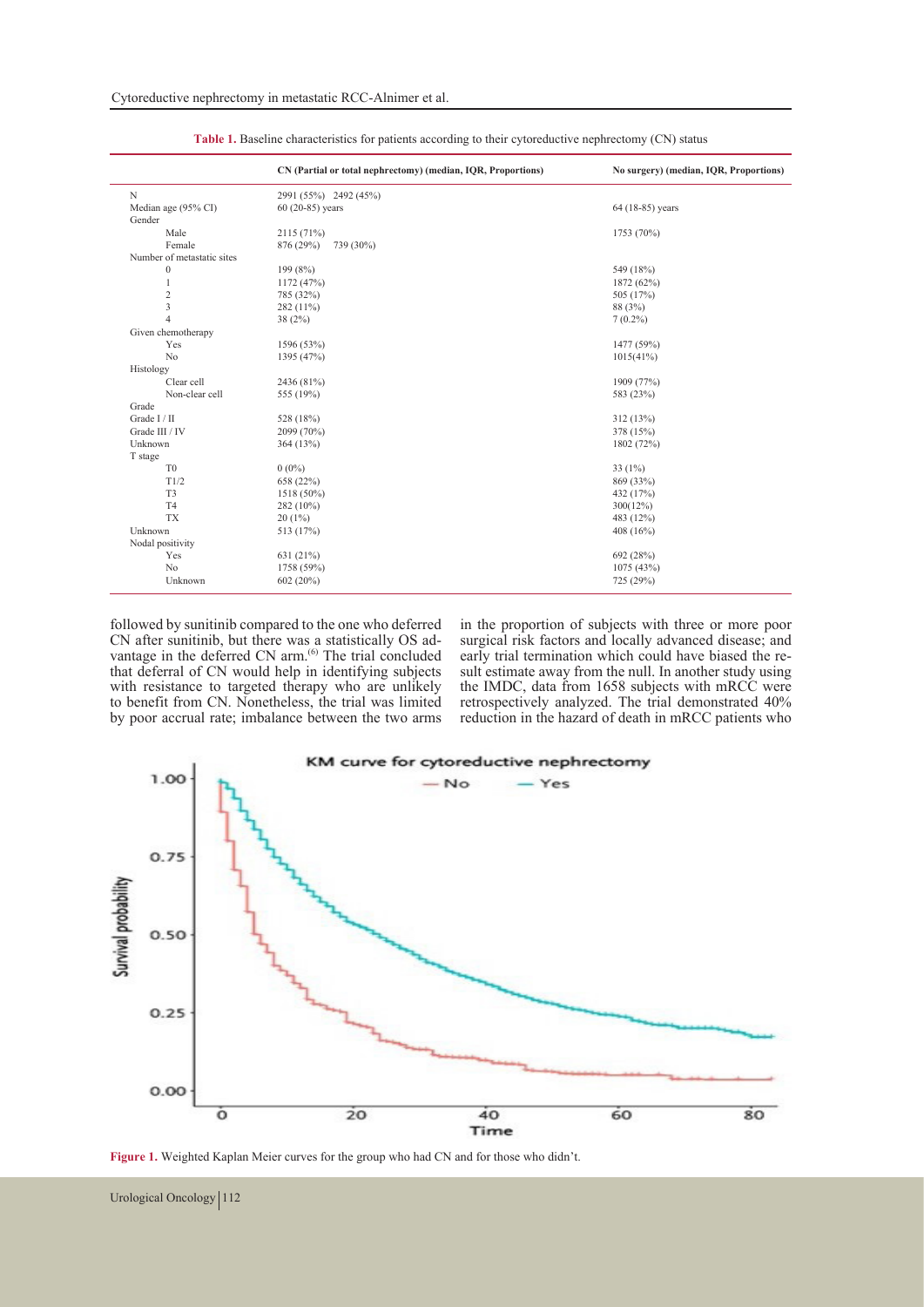**Table 2.** Results of the logistic regression comparing the variables that are associated with having CN. The following variables were included in the model to identify the variables that are strong confounders and are strongly associated with the exposure (probability of having CN): age; sex; race; T stage; nodal status; grade; histology; number of metastatic sites; and chemotherapy administration.

| Covariates that were strong predictors of treatment assignment. | Reference category      | <b>Estimate (OR)</b> | 95% CI        | $P$ value    |
|-----------------------------------------------------------------|-------------------------|----------------------|---------------|--------------|
| Age (years)                                                     |                         |                      |               |              |
| $40 - 60$                                                       | $<$ 40                  | 1.28                 | $0.55 - 2.78$ | 0.55         |
| > 60                                                            |                         | 0.69                 | $0.30 - 1.49$ | 0.37         |
| $Sex = male$                                                    | Female                  | 1.09                 | $0.84 - 1.41$ | 0.50         |
| Race                                                            |                         |                      |               |              |
| White                                                           | <b>Black</b>            | 1.14                 | $0.74 - 1.72$ | 0.54         |
| Other                                                           |                         | 1.40                 | $0.79 - 2.55$ | 0.27         |
| T stage                                                         |                         |                      |               |              |
| T2                                                              |                         | 0.75                 | $0.53 - 1.08$ | 0.12         |
| T <sub>3</sub>                                                  | T <sub>1</sub>          | 3.03                 | 2.13-4.31     | ${}_{0.001}$ |
| T <sub>4</sub>                                                  |                         | 0.69                 | $0.46 - 1.04$ | 0.07         |
| Nodal status positive                                           | N <sub>0</sub>          | 0.36                 | $0.28 - 0.48$ | ${}< 0.001$  |
| Grade                                                           |                         |                      |               |              |
| Grade II                                                        |                         | 4.00                 | $2.21 - 7.44$ | ${}_{0.001}$ |
| Grade III                                                       | Grade I                 | 8.50                 | 4.70-15.80    | ${}_{0.001}$ |
| Grade IV                                                        |                         | 25.4                 | 13.39-49.55   | ${}_{0.001}$ |
| $History = non-clear$ cell                                      | Clear Cell              | 0.80                 | $0.58 - 1.11$ | 0.17         |
| Number of metastatic sites                                      | No liver, bone, lung or | 0.43                 | $0.37 - 0.50$ | ${}< 0.001$  |
|                                                                 | brain metastasis        |                      |               |              |
| Received chemotherapy                                           | No chemotherapy         | 0.62                 | $0.48 - 0.80$ | ${}_{0.001}$ |
|                                                                 |                         |                      |               |              |

underwent CN after adjustment for prognostic covari- ates including IMDC predictors. In this study, patients with estimated overall survival (OS) of less than 12 months and those with four or more IMDC prognostic indicators didn't not benefit from  $CN<sup>(7)</sup>$  On the oth- er hand, CN was associated with improvement in OS across all ranges of follow up in another retrospective study.<sup>(8)</sup> The latter study included subjects before the era of targeted therapy which limits drawing a firm causal conclusion of the effect of CN on survival after the era of targeted therapy.

Due to the controversy in the literature regarding the role of CN, we identified patients with de novo mRCC using the SEER database after the approval of the targeted therapy. We studied the association between CN and OS in these patients. Also, we identified certain subgroups of patients who could benefit most from the CN. Since CN was demonstrated to have survival ben-CN. Since CN was demonstrated to have survival benefit in MRCC patients in  $2009^{\circ}$ , we have included the SEER data between 2010-2016 to avoid any bias due to secular trend.

### **MATERIALS AND METHODS**

#### *Study population*

We used the SEER database to identify subjects who were diagnosed with mRCC (TNM Stage  $=$  M1) as their first malignancy from 2010 to 2016. The SEER Case Listing Session was used for analysis. Information was extracted from the database named ""Incidence - SEER 18 Regs Custom Data (with additional treatment



**Figure 2.** Weighted Kaplan Meier curves for histological subtypes.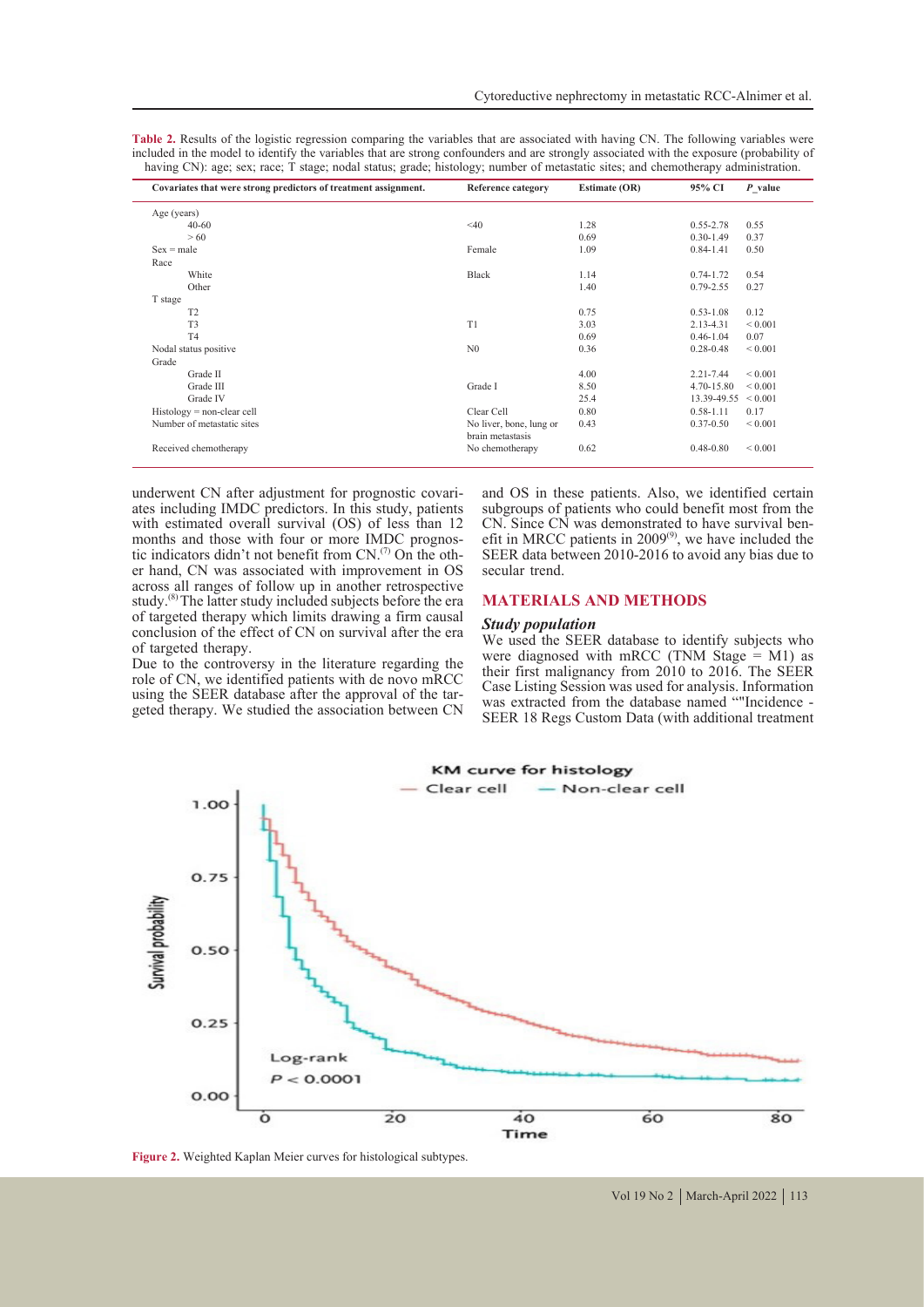| <b>Table 3.</b> Results of the weighted Cox regression evaluating the effects of the following covariates on overall survival (OS): Age, sex, race, |
|-----------------------------------------------------------------------------------------------------------------------------------------------------|
| T stage, nodal status, grade, histological types, number of metastatic sites to bone, liver, lung and brain and cytoreductive nephrectomy.          |
| We adjusted for the chemotherapy variable in all models through stratification since the relationship between this variable and survival            |
| violates the proportional hazard assumption. A) Regular model. B) Second model with interaction with T stage. C) Third model with                   |
| interaction with number of metastatic sites.                                                                                                        |
|                                                                                                                                                     |

| <b>Variables</b>                                                      | A) Regular Model<br>(AIC 36192)                |                  |               | B) T Stage Interaction (AIC 36198) |                  | C) Number of metastatic sites<br>interaction (AIC 36194) |              |                  |               |              |
|-----------------------------------------------------------------------|------------------------------------------------|------------------|---------------|------------------------------------|------------------|----------------------------------------------------------|--------------|------------------|---------------|--------------|
| Covariates that were<br>strong predictors of<br>treatment assignment. | Reference<br>category                          | Estimate<br>(HR) | 95% CI        | P value                            | Estimate<br>(HR) | 95% CI                                                   | P value      | Estimate<br>(HR) | 95% CI        | $P$ value    |
| Age (years)                                                           |                                                |                  |               |                                    |                  |                                                          |              |                  |               |              |
| $40-60$                                                               | < 40                                           | 1.24             | $0.84 - 1.84$ | 0.29                               | 1.24             | $0.83 - 1.85$                                            | 0.28         | 1.26             | $0.85 - 1.89$ | 0.25         |
| >60                                                                   |                                                | 1.33             | $0.90 - 1.98$ | 0.16                               | 1.33             | $0.90 - 1.98$                                            | 0.15         | 1.36             | $0.92 - 2.01$ | 0.13         |
| $Sex = male$                                                          | Female                                         | 0.87             | $0.73 - 1.03$ | 0.11                               | 0.88             | $0.74 - 1.04$                                            | 0.14         | 0.87             | $0.74 - 1.03$ | 0.10         |
| Race                                                                  |                                                |                  |               |                                    |                  |                                                          |              |                  |               |              |
| White                                                                 | <b>Black</b>                                   | 1.16             | 0.86-1.57     | 0.32                               | 1.16             | $0.86 - 1.57$                                            | 0.33         | 1.19             | $0.88 - 1.60$ | 0.26         |
| Other                                                                 |                                                | 0.91             | $0.61 - 1.36$ | 0.66                               | 0.93             | $0.64 - 1.36$                                            | 0.71         | 0.94             | $0.64 - 1.39$ | 0.76         |
| T stage                                                               |                                                |                  |               |                                    |                  |                                                          |              |                  |               |              |
| T <sub>2</sub>                                                        | T1                                             | 0.97             | $0.76 - 1.25$ | 0.82                               | 0.82             | $0.55 - 1.22$                                            | 0.34         | 0.96             | $0.74 - 1.23$ | 0.72         |
| T <sub>3</sub>                                                        |                                                | 1.26             | $1.00 - 1.57$ | 0.04                               | 1.08             | $0.73 - 1.60$                                            | 0.69         | 1.23             | $0.99 - 1.54$ | 0.06         |
| T <sub>4</sub>                                                        |                                                | 1.51             | 1.14-2.00     | 0.004                              | 1.17             | $0.73 - 1.87$                                            | 0.51         | 1.49             | 1.12-1.98     | 0.005        |
| Nodal status positive                                                 | N <sub>0</sub>                                 | 1.47             | 1.23-1.76     | ${}< 0.001$                        | 1.47             | 1.24-1.75                                                | ${}< 0.001$  | 1.51             | 1.26-1.81     | ${}< 0.001$  |
| Grade                                                                 |                                                |                  |               |                                    |                  |                                                          |              |                  |               |              |
| Grade II                                                              | Grade I                                        | 1.61             | $1.02 - 2.54$ | 0.042                              | 1.63             | $1.03 - 2.56$                                            | 0.04         | 1.56             | $0.99 - 2.44$ | 0.05         |
| Grade III                                                             |                                                | 2.06             | 1.30-3.27     | 0.002                              | 2.06             | 1.30-3.28                                                | 0.002        | 2.02             | 1.29-3.17     | 0.002        |
| Grade IV                                                              |                                                | 2.58             | $1.62 - 4.11$ | ${}< 0.001$                        | 2.57             | $1.61 - 4.11$                                            | ${}< 0.001$  | 2.54             | 1.61-4.00     | ${}< 0.001$  |
| $Histor = non-clear$ cell                                             | Clear Cell                                     | 1.92             | 1.54-2.39     | ${}_{0.001}$                       | 1.94             | 1.57-2.42                                                | ${}< 0.001$  | 1.94             | 1.57-2.39     | ${}< 0.001$  |
| Number of metastatic sites to<br>bone, liver, lung or brain.          | No liver.<br>bone, lung or<br>brain metastasis | 1.62             | 1.45-1.80     | ${}_{0.001}$                       | 1.62             | 1.46-1.80                                                | ${}< 0.001$  | 1.79             | 1.48-2.16     | ${}_{0.001}$ |
| Underwent cytoreductive<br>$n$ ephrectomy $(CN)$                      | No CN                                          | 0.33             | $0.28 - 0.40$ | ${}_{0.001}$                       | 0.24             | $0.17 - 0.33$                                            | ${}_{0.001}$ | 0.42             | $0.30 - 0.59$ | ${}< 0.001$  |
| Interaction term CN: T Stage                                          |                                                |                  |               |                                    |                  |                                                          |              |                  |               |              |
| CN: T2                                                                | CN: T1                                         |                  |               |                                    | 1.49             | $0.93 - 2.38$                                            | 0.09         |                  |               |              |
| CN: T3                                                                |                                                |                  |               |                                    | 1.41             | $0.91 - 2.19$                                            | 0.12         |                  |               |              |
| CN: T4                                                                |                                                |                  |               |                                    | 1.78             | 1.06-2.99                                                | 0.03         |                  |               |              |
| Interaction term CN:<br>Number of metastatic sites                    |                                                |                  |               |                                    |                  |                                                          |              | 0.82             | $0.67 - 1.00$ | 0.048        |

fields), Nov 2018 Sub (1975-2016 varying)-Database ID: 30305". A total of 5,488 patients were identified as having microscopic confirmation of their metastatic disease.

*Inclusion and exclusion criteria* tient with missing patient identification number were excluded from the study population. Therefore, a total



**Figure 3.** Weighted Kaplan Meier curves for the groups who had N0 disease and those who had N1 disease.

Urological Oncology | 114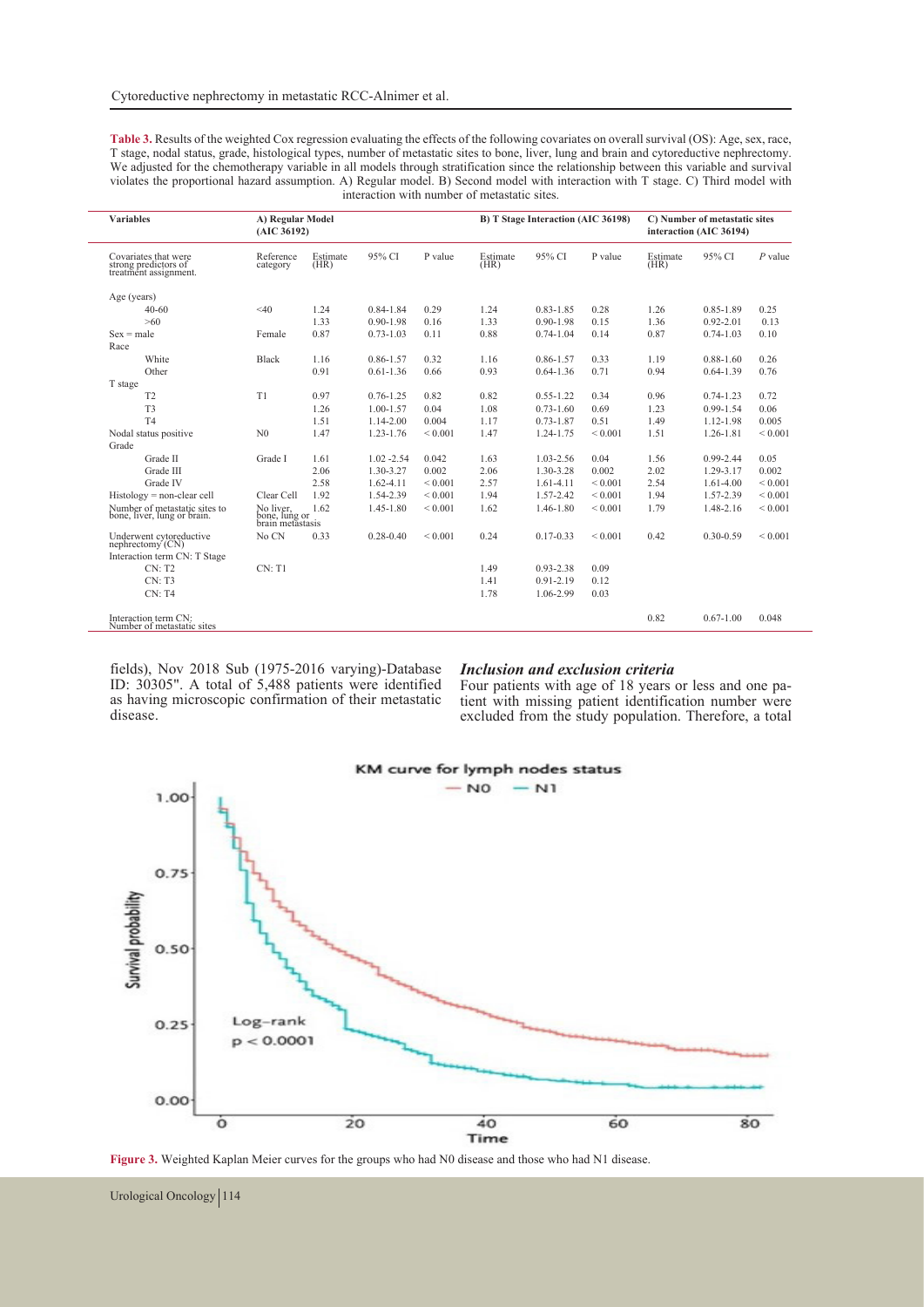

**Figure 4.** Weighted Kaplan Meier curves for the T-stage categories.

of 5483 patients comprised the study population and were included in our analysis.

#### *Methods*

The main purpose of our study is to identify the effect of CN on OS on patients with mRCC. The following covariates of interest that should consider strong con- founders for the effect of CN on OS were extracted from the database: age at diagnosis, gender, TNM stage according the 7th American Joint Committee of Cancer (AJCC) edition, nodal status, sites of metastasis (bone, liver, brain, and lung), tumor size, grade, histology, duration of follow-up, date of death or loss to follow up, status of chemotherapy, and type of surgical resection. In order to study the causal effect of  $\overline{C}N$  on OS, we matched subjects who had partial or total nephrectomy with those who didn't using the weights that were created using the generalized boosted model (gbm). This method can achieve a good balance on the covariates of interest even in the absence of significant overlap in the propensity scores between the groups. We used the average treatment effect on the treated (ATT) estimates to study the potential outcome of patients who had CN



#### KM curve for the number of metastatic sites

**Figure 5.** Weighted Kaplan Meier curve for the groups with different number of metastatic sites.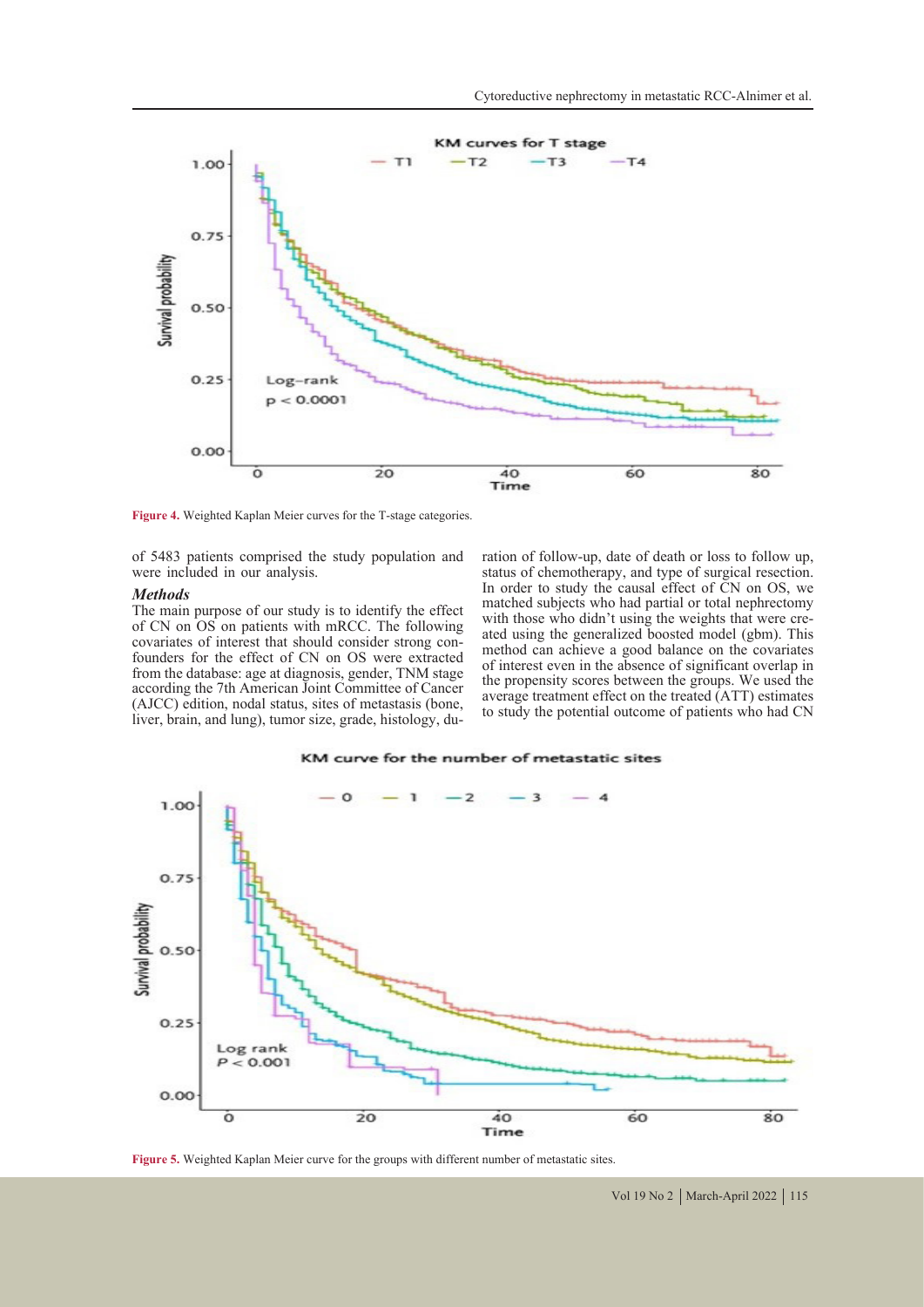

#### KM curves for the tumor grade

Figure 6. Weighted Kaplan Meier curves for the four levels of the tumor grade.

if they did not have surgery. We matched patients who had CN with those who didn't on the following covariates that we considered as a strong and intermediate confounder: age, gender, nodal status  $(N0, N1)$ , chemotherapy status, T-stage (T1, T2, T3, T4), grade (well differentiated, moderately differentiated, poorly differ- entiated, undifferentiated), number of organs involved by metastasis $(1,2,3,4)$ , race (white, Black, others) and his-<br>tology (clear cell, non-clear cell). We categorized the age into three groups (less than 40, 40-60, more than 60), and chemotherapy was dichotomized as defined in the SEER database into (yes, no or unknown). We created a variable that we named "number of metastatic sites". This indicates the number of organs (brain, bone, liver, and lung) involved by metastasis. We used the twang package in R to balance these covariates by creating weights using the gbm. We didn't use the tu-<br>mor size as a covariate in our matching process since<br>we considered the T-stage. Stage and grade with values of X in the SEER database were considered NA in our dataset. Nine patients with extreme weights were excluded from the final data analysis. **Supp. Figure 1**  (supplementary material) shows the propensity score distribution between patients who had CN and those who did not. Supp. **Figure 2** (supplementary material) shows a significant decrease in the standardized mean difference (SMD) in the pretreatment covariates be-<br>tween the group who had CN and those who did no't.<br>Kaplan Meier (KM) curves for CN pretreatment covariates were created while considering the weights generated by the gbm. Results of weighted KM curves with log-rank test statistic are shown in **Figures**. 1 to 6 (Figures are reported only for the covariates that were significant predictor for survival in the Cox-regression models).

Finally, we ran different models using the "svycoxph" command in R to account for the weights that were generated. All models included CN as an outcome and the

following covariates: age, number of metastatic sites, T stage, nodal status, grade, gender, race, histology, and chemotherapy status. Furthermore, different models were considered with an interaction term between CN and grade, CN and nodal status, CN and the number of metastatic sites, CN and the histological types and CN and T stage in addition to a model without any interaction term. Because the KM curves for the chemotherapy variable crossed each other, chemotherapy variable was stratified in Cox regression analysis using strata analysis and therefore we did not generate a hazard estimate for this variable. Models were compared using Akai- ka information criteria (AIC). Running cox-regression with weights under survey command precluded per-<br>forming likelihood ratio test on nested models.

Finally, we performed sensitivity analysis to assess our result sensitivity to an unobserved confounder. We relied on Rosenbaum approach to evaluate the strength of the association of an unobserved confounder (U) to our exposure of interest (CN nephrectomy) and to our outcome (OS) to change our results to non-significance. Because this approach relies on 1:1 matching, we creat- ed a matched dataset between subjects who had CN and those who didn't using the MATCHIT package in R on the same covariates used in our primary analysis. We used a nearest matching method on propensity score with a caliper of 0.2 to achieve a good balance on the pretreatment covariates. In this analysis, 977 patients who had CN were matched to 977 patients who didn't have CN (36% of the total cohort). Sensitivity analysis was ran using Rosenbaum spread sheet on survival out- come via Wilcoxon rank test.

### **RESULTS**

Between 2010 and 2016, 5483 patients with mRCC were identified using the SEER registry. The patients' median age was 62 years old (range 18-85). The ma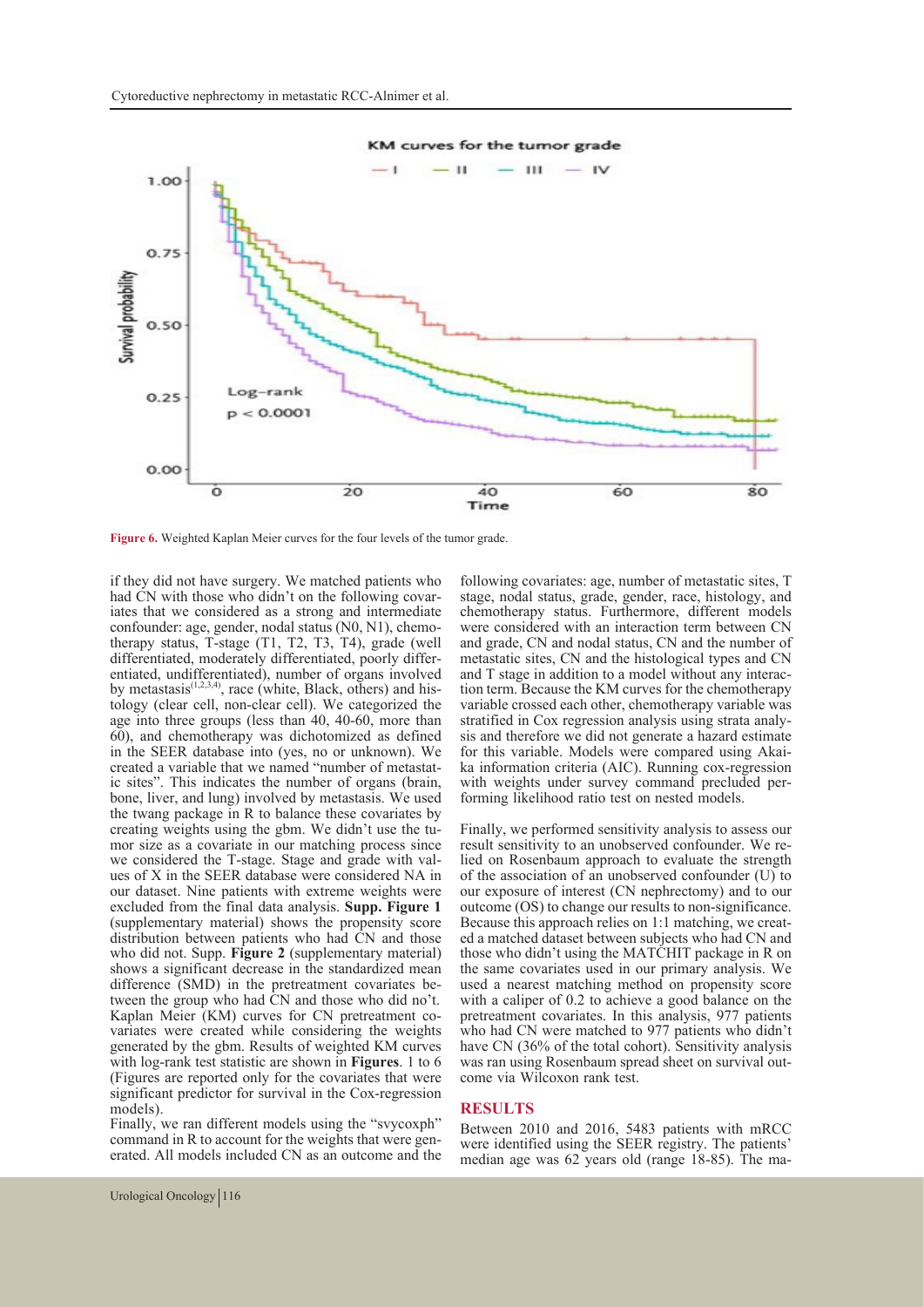jority were males (70%) and 4345 (79%) had CC his- tology while the rest had nonnuclear cell (NCC). NCC included patients with chromophobe, papillary, collect- ing duct, medullary, oxyphilic, squamous, transitional and sarcomatoid RCC. There was a total of 2996 (54%) patients who underwent partial or radical nephrectomy. Baseline characteristics of the patients are summarized in **Table 1**.

After a median follow-up time of 9 months (3-83) months), the median overall survival (OS) was 13 months. The median survival time for the cohort who had CN was 24 months (CI, 22-25) and 6 months (CI, 6-7) for patients who did not have surgery  $(P < 0.01$ , Figure 2). Grades III and IV, N1 disease, higher number of metastatic sites, female gender, and non-clear cell histological types were associated with higher risk of death, while CN was associated with improvement in survival in weighted adjusted KM curves using logrank test statistics. Also, there was a statistically signif- icant increase in the trend of using chemotherapy from 2000 to 2016 with a P value of 0.038 for the trend. On the other hand, there is a trend toward lower numbers of CN from 2010 to 2016 with a P value for a trend of 0.047 (Supplementary Material, **Supp. Table 1**).

All potential confounder variables were included in a logistic regression model to identify variables that strongly predict treatment assignment (CN). Patients with T3 stage, Grade II-IV, lower number of organ in-<br>volvement with metastasis and those who didn't receive chemotherapy were more likely to have CN. Results of the logistic regression model are shown in **Table 2**.

All pretreatment covariates that were used in weighted matching between subjects who had CN and those who didn't were included in the Cox models to obtain a doubly robust estimate. All models with an interaction term have AIC values slightly above the model without an interaction term, therefore, the latter model with an Akika information criteria (AIC) value of 36192 was considered the primary model for our results. In this model, CN was associated with 67% reduction in the risk of death in patients with mRCC (HR 0.33, 95% CI 0.28-0.40). Non-clear cell histological subtype was in- dependently associated with higher risk of death (HR 1.9, 95% CI 1.54-2.40). Also, patients with nodal in- volvement and those with T4 disease had a statistically significant higher risk of death compared to those with N-0 and T0 disease (HR 1.50, 95% CI 1.23-1.75, and HR 1.5, 95% CI 1.14-2.0, respectively). Moreover, for each one-point increase in the number of metastatic sites, there was a statistically significant increase in risk of death with a HR 1.60, 95%CI 1.45-1.80. Finally, Grades II, III and IV were independently associated with higher risk of death compared to Grade I (HR 1.60, 95% CI 1.02-2.54; HR 2.1, 95% CI 1.3-3.3; and HR 2.58, 95% CI 1.62-4.11, respectively). Results of doubly robust Cox regression model are shown in **Table 3**.<br>Only two models with an interaction term had a statistically significant P-value for the interaction. The test that included an interaction between tumor T stage and CN nephrectomy had a statistically significant interaction between CN and T-4 disease with a HR 1.78, 95% CI 1.10-2.99 (The AIC for the model is 36198). This result indicates that patients with T4 stage who had CN had 78% higher risk of death compared to those with T1 disease who had CN. If there is no interaction under the multiplicative interaction model, we would expect

the HR to be 0.28 (1.17; the HR for the T4 stage; mul- tiplied by 0.24; the HR of CN). However, the current hazard of death for those who had CN and T4 disease is 0.5 (1.17; the HR for the T4 stage; multiplied by 0.24; the HR of CN, multiplied by 1.78; the HR for the interaction term). In other words, patients with T4 disease would benefit less from CN compared to those with T1 disease. Similarly, the model that included an interaction term between surgery and number of metastatic sites showed a statistically significant estimate with a HR=0.82 (95% CI 0.67-0.997) indicating that patients with increased number of metastatic sites to bone, liver, lung or brain had 18% lower risk of death compared to those with no metastasis to bone, liver, lung or brain (The AIC for this model is 36194)). Under the assump- tion of no interaction and using the multiplicative in- teraction model between CN and number of metastatic sites, the HR of death for patients with higher metastatic sites who had CN should equal 0.75 (The HR for CN [0.42] multiplied by the HR for the increasing metastatic sites [1.79] under this model). However, when we multiply the estimates for patients who had CN (0.42) with the HR for the increased metastatic sites (1.79) and with the interaction term  $(0.82)$ ; the HR is 0.62. These results indicate that patients with increased metastatic sites would benefit more from CN compared to those with lower number of organ involvement. Results of doubly robust Cox regression model with interaction terms are shown in **Table 3**.

Our sensitivity analysis showed an unobserved con-<br>founder (U) that increase the odds of having CN by 42% and being a near perfect predictor of OS, would change our results toward the null. This U is plausible, since KPS which is not included in our model, could have such an association and it implies that our results could be sensitive to bias. However, this sensitivity analysis should be interpreted with caution since only 36% of the total cohort (1954 patients) were included in this analysis. The results of our sensitivity analysis are demonstrated in the supplementary material (**Supp. Table 2**).

#### **DISCUSSION**

The two large prospective randomized trials that eval- uated the role of CN in mRCC after the era of targeted have some limitations, mainly poor accrual, early trial termination and unbalanced randomization in regards to surgical risk factors and locally advanced disease in the SURTIME trial and deviation from the treatment assignment and inclusion of high risk patients for the CARMENA trial(Méjean et al., 2018).(5) This highlights the importance of non-experimental study designs in evaluating the role of CN in mRCC patients.

Our data suggests a strong association between CN on OS. The median OS for the subjects who had CN was 24 months (CI, 22-25) compared to 6 months (CI, 6-7) for those who did not have CN with a HR of 0.33 (95%CI 0.28-0.40) in the doubly robust model in favor of CN. This is highly similar to an unadjusted weighted estimate (HR 0.38, 95%CI 0.33-0.44), indicating a great balance in all pretreatment covariates using an inverse probability weights on the treatment assigned (IPTW). Our results go in hand with the results from international metastatic RCC consortium (IMRCC). In this study, subjects who had CN had an OS of 20.6 months compared to 9.5 months for those without  $CN<sup>(7)</sup>$  Similarly,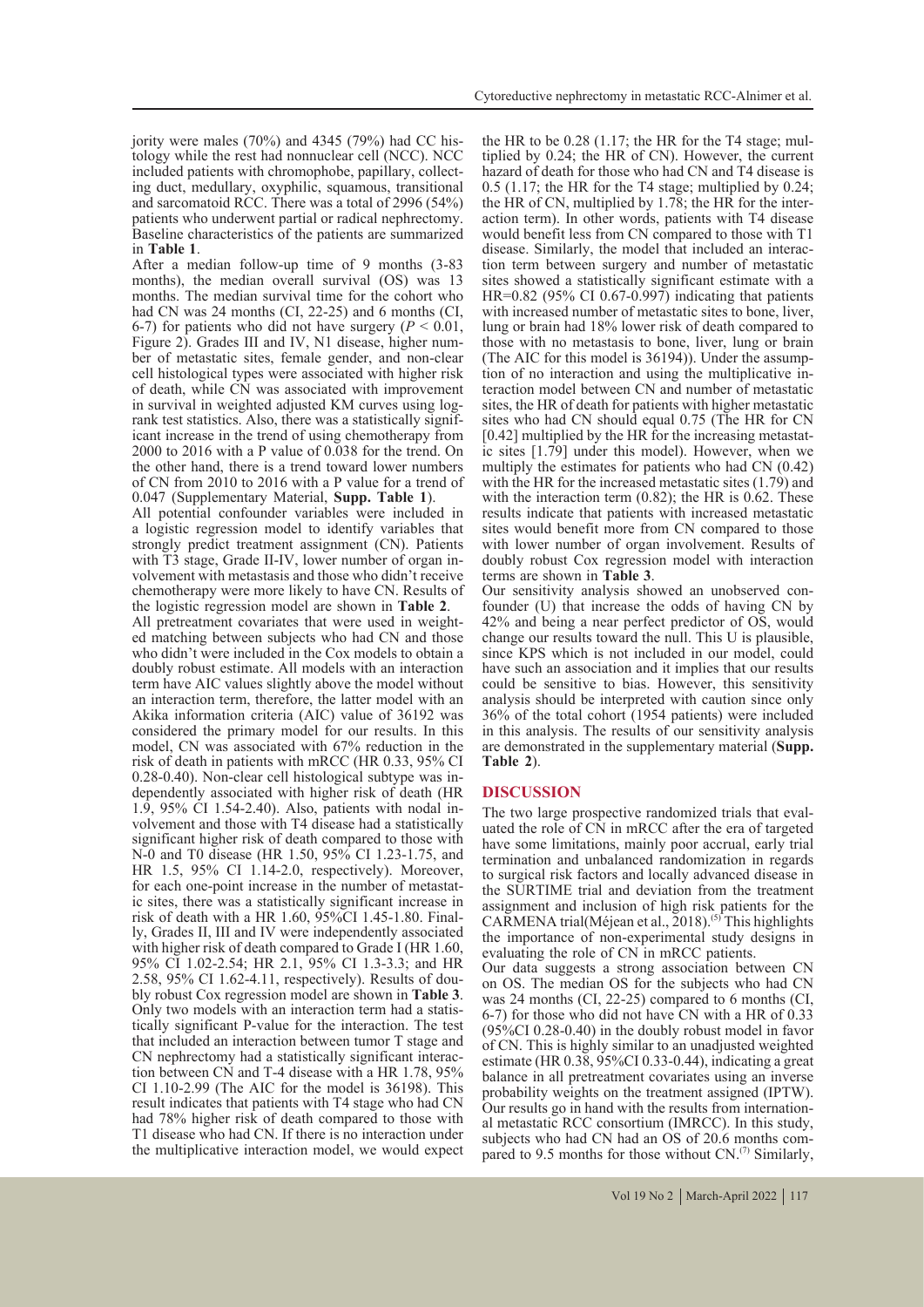Vaishampayan et al and Pulmbo et al found that CN is cally advanced or mRCC using the SEER database.<sup>(10,11)</sup> However, our study has a larger sample size with 2991 patients who underwent CN compared to 2483 patients who didn't. Also, we applied a doubly robust method with inverse probability weighting and adjustment in regression analysis. This enabled us to effectively adjust for the study confounders without excluding sub-<br>jects from the CN group. This is important, because our<br>inference measures the effect of CN on the whole subjects who had CN if they did not have surgery. Further-<br>more, we conducted a sensitivity analysis to evaluate the strength of our association and the efficacy of CN on certain subgroups.

In the SURTIME trial, patients with deferred CN had an OS advantage compared to those with immediate CN. However, the trial result should be interpreted with caution due to early termination which could have bi-<br>ased the study estimate away from the null. Also, high-<br>er number of subjects with surgical risk factors and T4 disease were assigned to immediate CN arm. The latter would support our result with a negative quantitative interaction between patients with T4 disease and CN and suggests that deferred CN could be the appropriate approach for patients with advanced T stage.<br>We measured the average treatment effect on the treat-

ed (ATT) in our analysis. Therefore, our results reflect the efficacy of CN on those who had CN if they did not have it. In our logistic regression model, subjects who didn't receive chemotherapy by the time of CN, those with lower number of metastatic sites, and don't have T4 disease were more likely to have CN and thus will have significant survival benefit from it. This supports the current practice, in which many centers perform CN for patients only with intermediate- or low-risk groups. These can be defined as the presence of four of less of the following risk factors: sarcomatoid features, low serum albumin, T3 or T4 disease, retroperitoneal or supradiaphragmatic lymphadenopathy and symptoms from metastatic sites such as bone and brain.<sup>(12)</sup> Other criteria could be used such as Karnofsky index (KPS) more than 80%, adequate organ function, ability to perform at least 75% tumor debulking and absence of tastasis.<sup> $(13)$ </sup> Furthermore, data from IMRCC database revealed that patients who have four or more MSKCC risk factors (less than 1 year of diagnosis, KPS < 80%, cium and low hemoglobin level) are unlikely to bene- fit from CN.<sup>(7)</sup> Our analysis shows that higher number of metastatic sites, advanced tumor grade and T stage and non-clear histology are independent risk factors for higher mortality. Although higher number of metastatic sites are associated with 60% higher hazard of death in our analysis, CN offers survival benefit among those subjects more than what would be expected taking into consideration their multiple organ metastases. This support providing CN to patients with more than one metastatic site if they are in good performance status and considered good surgical candidates.

It is important to note here that there is a notable discrep- ancy between non-experimental studies that showed a significant survival benefit of CN in MRCC patients<sup> $(7,10)$ </sup> and the randomized clinical trials (CARMENA and SURTIME clinical trials). $(5,6)$  As noted earlier, In the SURTIME trial, quarter of the subjects who had imme- diate CN had three or more surgical risk factors. OS in those subjects could be negatively affected by immediate CN. About half the subjects in the CARMENA trial had fallen into a poor risk category in the MSKCC model. This could explain the discrepancy between these randomized trials and other non-experimental studies. This highlights the potential benefit of CN in low risk mRCC patients, and the need for a randomized control trial that is enriched with mRCC patients who have low risk features. Moreover, there is lack of enough data on the appropriate timing of CN relative to targeted thera- py. Further research on this area could identify the ap-<br>propriate timing for CN that improves OS.<br>Since we were unable to capture all the confound-

ing covariates using the SEER database, we used the Rosenbaum approach to test the strength of the asso- ciation between CN and survival. Because this method and many other sensitivity analysis approaches rely on 1:1 matching, we performed a 1:1 matching analysis. In our sensitivity analysis, our gamma value was 1.421, which indicates an unobserved confounder that has at least 42% odds of association with CN and near prefect predictor of survival would change our estimate on CN toward the null. Usually, a gamma value of 4 or 5 will reflect a strong unbiased association. This indicates that our result is susceptible to bias and highlights the im- portance of conducting a randomized control trial with strict eligibility criteria to evaluate the effectiveness of CN after the introduction of targeted therapy.

Our study has some limitations. Our analysis relies on an un-confounded assumption. However, given the variates were not included in our model such as KPS, comorbidities and covariates pertaining to the MSKCC risk model. This made our study susceptible to selection bias, namely confounding by indication. However, we set on all pretreatment variables that are strongly related to mRCC and to OS. Our new pseudo-dataset was well balanced on all pretreatment variables. Also, we matched subjects on the distribution of chemotherapy variable. Because patients with good performance status are more likely to receive chemotherapy, our analy-<br>sis likely accounted for some confounding due to KPS. Metastatic disease was included as categorical variable for each site of metastasis (present or not) in the SEER database with no detailed information pertaining to the tumor burden. This could have resulted in residual confounding that could have affected our study estimates. Also, no information regarding the extent of nodal in-<br>volvement in the SEER database which precludes eval-<br>uating the effect of CN in patients with extensive lym-<br>phadenopathy.<br>Dalong Cao et al. have used the SEER databas

uate the role of lymphadenectomy along with CN on survival using the SEER database from  $2006-2015$ .<sup>(14)</sup> In addition, Vaishampayan et al. used the SEER data-<br>base from 2000-2013 to evaluate the effect of CN on survival.<sup>(10)</sup> We included data only from 2010-2017 only to avoid the secular trend that have been observed since the introduction of targeted therapies in 2009. Many patients, particularly those without CN have missing values on tumor grade. This could possibly bias our results if these missing values were not missing at random (non-missingness). Nonetheless, we matched